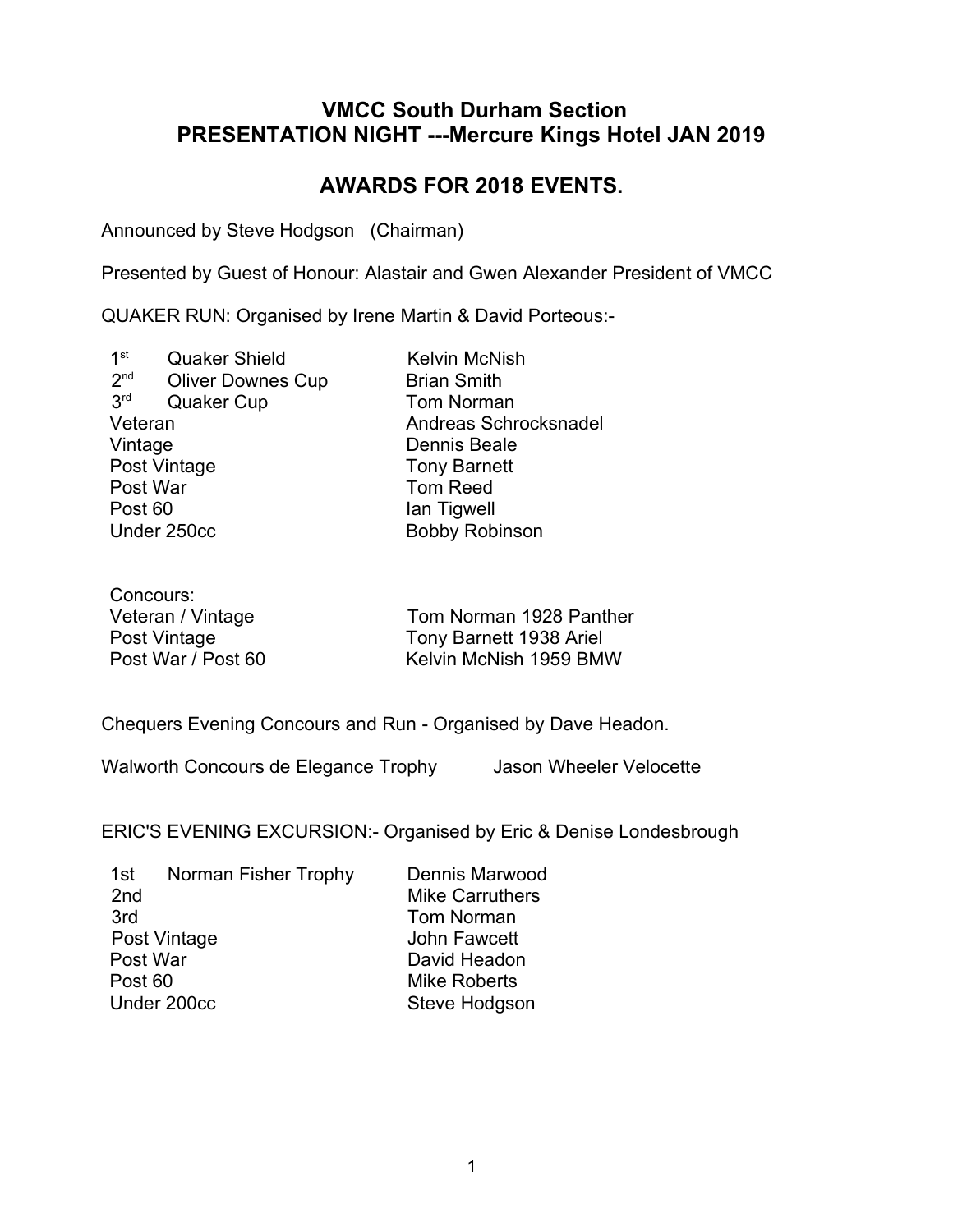SUNSET RUN: Organised by Howard & Liz Duddles:-

| 1st      | Shield           | <b>Grant Sellars</b>  |
|----------|------------------|-----------------------|
| 2nd      | – Shield         | Tom Norman            |
|          | 3rd Small shield | John Shaw             |
| Post War |                  | <b>Martin Pearson</b> |
| Post 60  |                  | Derek Cooper          |

CHAIRMANS RUN :- Organised by Steve Hodgson

| 1st | Dens Shield | Les Dawson    |
|-----|-------------|---------------|
| 2nd |             | D Holden      |
| 3rd |             | Colin Bennett |

| Post War  | Mike Roberts          |
|-----------|-----------------------|
| Post 60   | John Chrystal         |
| Under 250 | <b>Norman Stevens</b> |

BAYDALE RUN:- Organised by Bobby and Alex Robinson

| 1st Nick Robson Shield | <b>Brian Smith</b>    |
|------------------------|-----------------------|
| 2nd Baydale Cup        | John Robinson         |
| 3rd T Holmes Trophy    | <b>Norman Stevens</b> |
| Post War               | lan Tigwell           |
| Post 60                | <b>Anthony Bailey</b> |

ANNIVERSARY RUN :- Organised by Michael Carruthers & Linda Easby

| 1st<br>2nd<br>3rd | <b>Fisher Trophy</b><br><b>Anniversary Cup</b> | <b>David Porteous</b><br>John Robinson<br><b>Brian Smith</b> |
|-------------------|------------------------------------------------|--------------------------------------------------------------|
| Post War          |                                                | Dennis Marwood                                               |

Post 60 Derek Cooper

TRIALS CHAMPIONSHIP :- Organised by Roy Sturgeon.

| Champion                                | <b>Tocketts Mill Shield</b>        | <b>Graham Powell</b>                    |
|-----------------------------------------|------------------------------------|-----------------------------------------|
| 2 <sub>nd</sub>                         | <b>Gem Trials Trophy</b>           | <b>Paul Harrison</b>                    |
| 3rd                                     |                                    | Jim Jardine                             |
| <b>Pre Unit and Twin Class Statuete</b> |                                    | John Pattinson                          |
|                                         | (trophy donated by Howard Duddles) |                                         |
| The John Webb BSA Trophy                |                                    | John Irving ------ (Rode in every event |
| for meritous performance (donated by    |                                    | and assisted in organisation).          |
| Rob Edwards):                           |                                    |                                         |